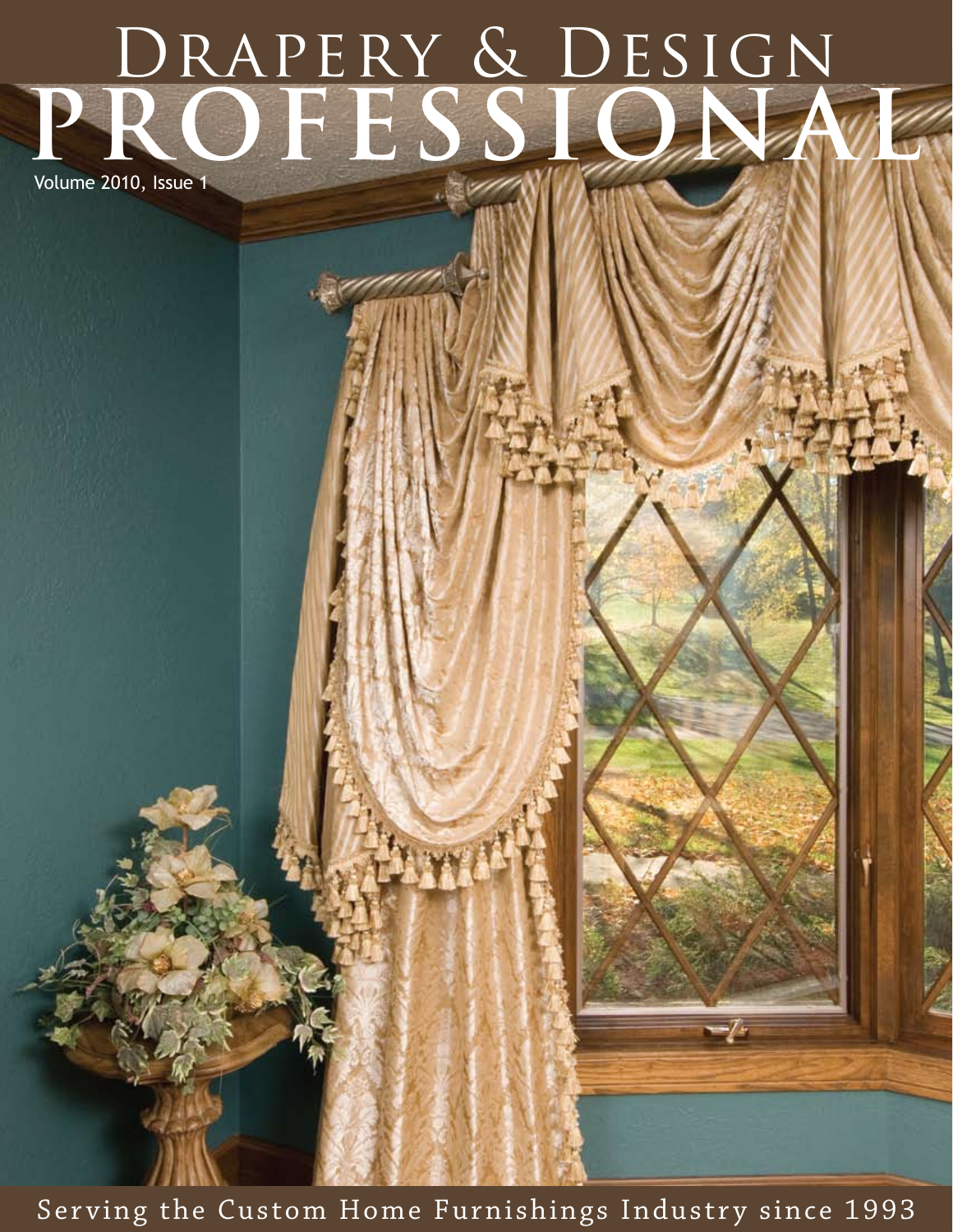#### Drapery & Design PROFESSIONAL

a publication of the Custom Home Furnishings Academy

> **Editor-in-Chief** Margie Nance *Margie@DRAPERYmagazine.com*

**Communications Director/Sales** Michele Williams *Michele@DRAPERYmagazine.com*

**Layout Editor** Steven Nance *Steven@DRAPERYmagazine.com*

> **Director/CEO** Jeanelle Dech *Jeanelle@CHFschool.com*

Drapery & Design PROFESSIONAL is a bimonthly trade publication specifically for those who sell, design or create custom window treatments, upholstery, slipcovers and related services. Contributions from readers are welcomed. We look for articles that teach new techniques, inspire readers to tackle new projects and inform readers of current trends in fabrication and design.

To request submission guidelines, please email *Editor@DraperyandDesignPro.com.*

To request a media kit, please contact the publishing manager.

#### **Magazine Advisory Board**

Holly Buccarelli, Sue Carlson, Wayne Chaif, Khindu Blessing Elke-spiff (Kiki), Kelly Geraghty, Tony Hollingsworth, Charlene Jones, Kate Kissell, Kelly Meuller, Marci Pelot, Angela Schneier, Linda Shearer

> CHF Academy 13900-F South Lakes Dr. Charlotte, NC 28273 704-333-4636 phone 704-333-4639 fax



#### *From the Editor-in-Chief*



This issue takes you across the globe from California, up to Canada, across to Germany and back to the Eastern and Midwest USA. D&D Pro writers come from everywhere and the knowledge they share is so important to the growth of your business.

Judi Turner travels to the Heimtextil trade show in Germany and we get a sneak peek inside the industry's largest trade show in the world. Susan Schurz shares her

special techniques when making an English panel. Kate Kissell walks us through a bathroom makeover. Read Bonnie Haugh's story about the Granger Homestead project and her re-creation of one of the bedrooms.

Meet Joanna Braxton and see the wonderful work she provides for her customers. Be in awe over the workroom floorplan shown in Karen McLucas' article along with the organization of her tools and materials. Our favorite forum wizard, Merlyn Corcoran shares just a few of her favorite blog sites. It's no wonder she always knows the right resource for our Network Members. She certainly has found many inspirational sites on the web.

I share a basic technique on covering a mounting board, and Linda Whitaker shows how to attach a board with magnets to a metal window or door. Ann K. Johnson continues in this issue with pattern matching - drop match style. It's not as hard as you think.

Laurie Medford teaches us how to re-purpose an ottoman with a new semi-attached cushion, and Elizabeth Gerdes recovers a lampshade. It's fun learning new ways to use what we have to give it a fresh new look.

To wrap up this issue, learn the latest news from Jenna Abbott on Roman shade cord safety, get your business side sparked by using Facebook with Debbie Green and implement new marketing and strategy tips with Sarah Devaney-O'Neil.

Margie Mance

**Heimtextil Show** Frankfurt, Germany

We'd like to put you on our map! Submit your article ideas to *Michele@chfschool.com.*

In preparation of this magazine, every effort has been made to offer the most current, correct, and clearly expressed information possible. Nevertheless, inadvertent errors may occur. Drapery & DESIGN PROFESSIONAL and it's representatives disclaim any responsibility due to typographical errors and accuracy of the information that may be contained in this magazine. No part of this magazine may be reproduced in any form without written permission from the publisher.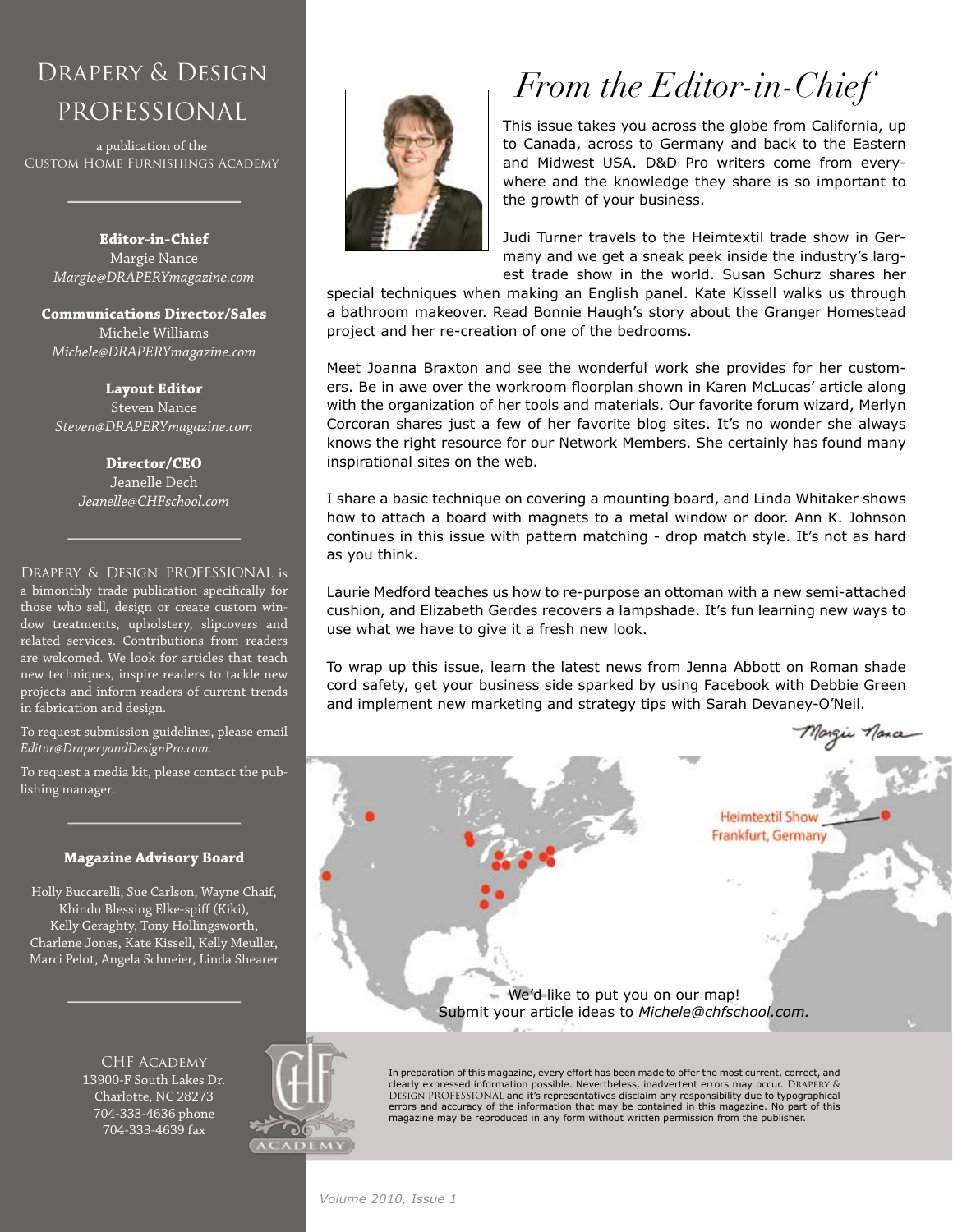

#### **Table of Contents** Volume 2010 Issue 1

#### *Learn*

*6. English Panel - S. Schurz 16. Installing with Magnets - L. Whitaker 18. How to make a Semi-attached Pillow-top Ottoman - L. Medford 28. How to Line a Mounting Board - M. Nance 40. How to Cover a Lampshade of any Size/Shape - E. Gerdes 44. Fearless Pattern Repeats - A. Johnson*

#### *Share*

*13. Books and Blogs - M. Corcoran 14. Heimtextil - J. Turner 52. What is happening to our Roman Shade Industry? - J. Abbott 60. From the D&D PRO Network - M. Williams 62. Shoptalk - S. Schurz*

### *Inspire*

*34. Picture Portfolio - K. McLucas 37. Granger Homestead - B. Haugh 54. Bathroom Redesign - K. Kissel*

### *Prosper*

*48. Facebook - D. Green 56. Marketing & Strategy - S. O'Neil*

#### *Meet*

*10. Meet a D&D PRO - J. Braxton 31. Peek Inside a Workroom - K. McLucas 61. Writers*

Cover photo provided by Joanna Braxton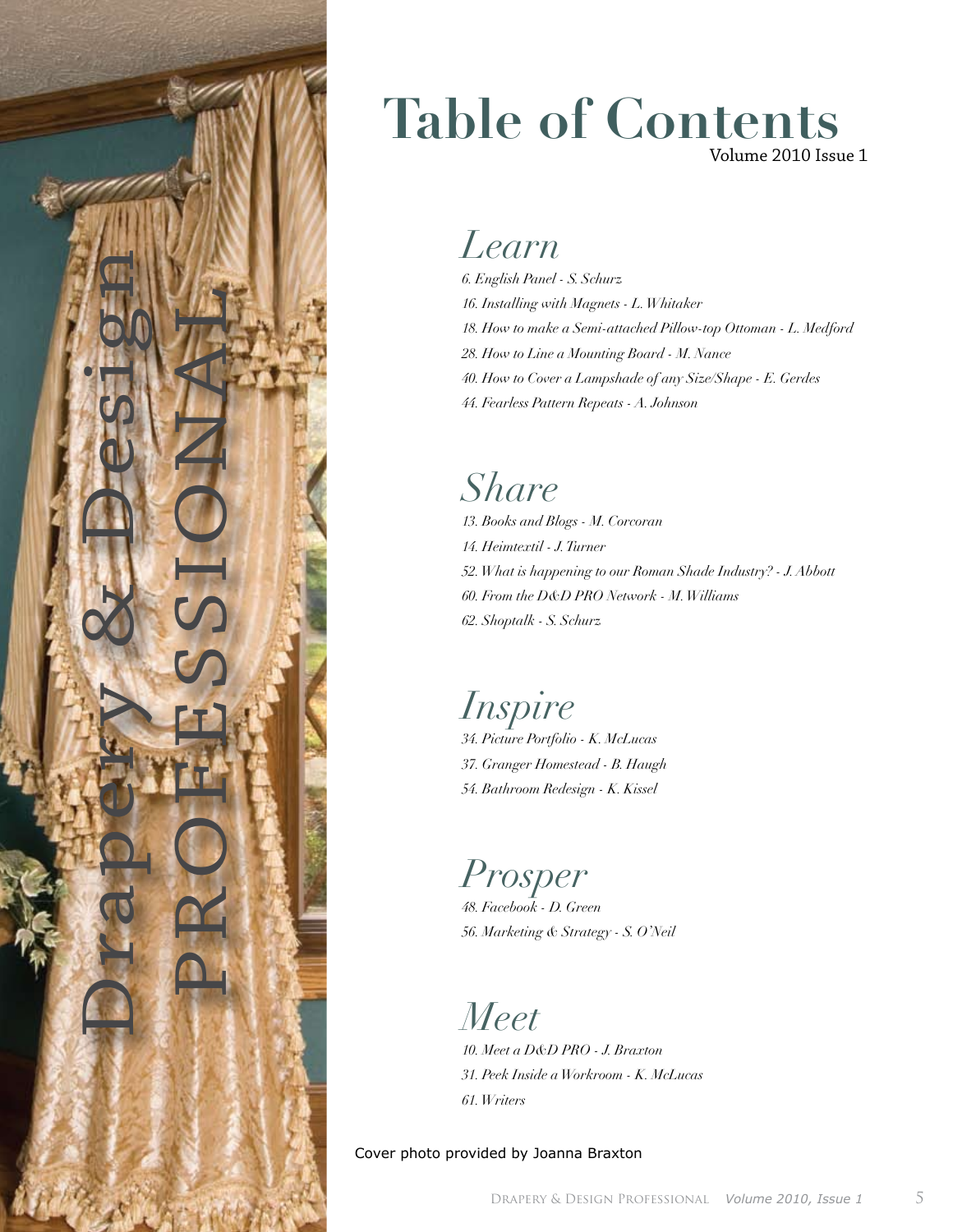## **I**nstalling **W**ith **Magnets** By Linda Whitaker

Installations can sometimes be tricky. Making holes in walls that can be patched in case of error is one thing, but patching painted metal doors? To reduce drilling into metal doors, I started to use magnets in our install nstallations can sometimes be tricky. Making holes in walls that can be patched in case of error is one thing, but patching painted metal doors? To reduce drilling into valances and Roman shades.

Several years ago I had to make a cornice with attached swags 20 inches deep, 120 inches long, and with a 6-inch return. Due to the weight of the plywood and finished treatment, I started to look for alternatives that would reduce the weight. A trip to the home store brought me to the 1-inch foam insulation used in housing, usually blue or pink in color. This insulation can be cut with a sharp knife and glued together. For my first application, I purchased the insulation and cut it to the needed size. The fabric was attached with screw pins and double-faced tape at the top. The completed treatment was attached to the wall with angle brackets. The finished valance was very light and could be lifted with one hand.

When I started thinking about valances on metal doors, I remembered this valance and decided to try a similar approach. I knew that, if possible, I would like to use magnets in the installation. Rare earth magnets are very strong and come in different sizes. I buy mine from Lee Valley Tools (www.leevalley.com). In my first attempt, I used five, 1/2 inch magnets and countersunk them into the 1-inch edge of the insulation. These magnets almost double in strength if positioned between two metals, so I used a small washer in the hole first, then seated the magnet and taped over the top of the magnet. Magnets are placed every 4 inches or so along the length of the board. When all the magnets



#### Salmon Arm, BC

were placed, the covering was glued to the mounting board over the magnets. I used dimout drapery lining because it's opaque and covers the words printed on the insulation. This lining also doesn't fray, so the edges didn't need to be turned under.



These blinds are always crooked, they needed to be covered up.



The valance just floats on the door.



#### After completing the valance

and sewing on the piping to the top edge, I used doublefaced tape to attach it to the valance insulation board. I then finished wrapping and adhering the lining. I use a spray adhesive that's designed specifically for upholstery work. I spray a few shots into a paper cup and use a small paintbrush to transfer the glue to the appropriate surfaces.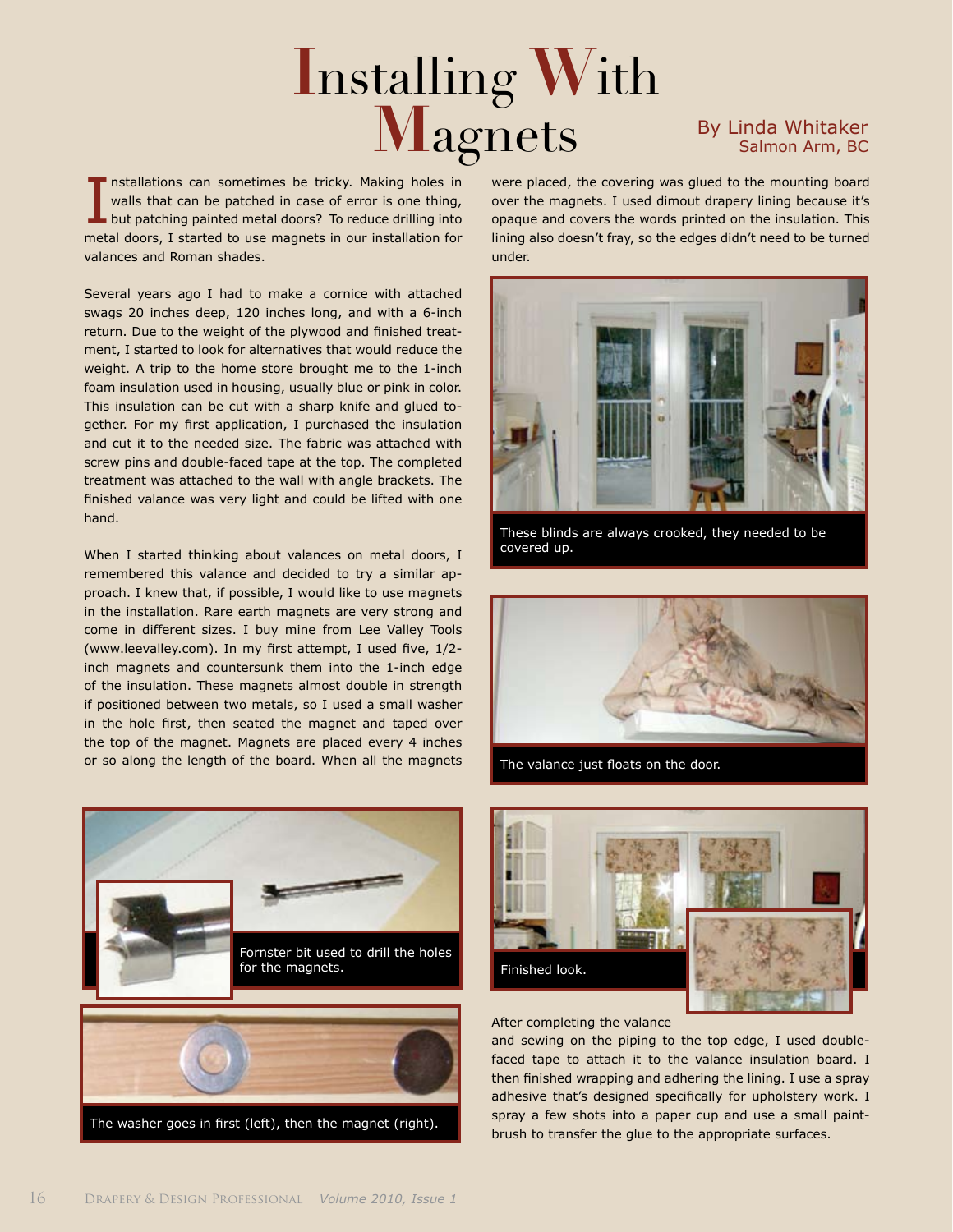This finished valance is 12 inches deep and is self-lined. The 3-inch return is the maximum I've had good success with; any deeper and the valance gets really front-heavy and tends not to hang straight. This valance weighed 12 ounces when done. The fabric alone weighs about 8 ounces per yard.

Once I was able to make the valance work, I began to investigate using this technique with Roman shades. Weight would definitely play a part in this installation. The first Roman shade I tried was a 24x24-inch single layer of fabric with rings and a cord cleat. I tucked the front so it would fold nicely, and used six, 1/2-inch magnets on the headrail, using a 1/2x1-inch board. The magnets were countersunk using a Forstner bit (also from Lee Valley Tools). This bit drills a hole that's flat at the bottom whereas regular bit drills a "pointed" hole. Again, I used washers first, then the magnets, then covered the edge with tape. Just a note here: Plan where your screw eyes and cord lock will be positioned in relation to the magnets. It isn't good to try to screw into a magnet; offset them if necessary. Next, cover the mounting board with lightweight drapery lining. A regular cord cleat could not be used so I improvised and used the sticky cup hooks that are transparent. (Make sure to follow the directions and clean the door surface with hydrogen peroxide before applying the double-faced tape that attaches the hook to the door.) The main problem with the cord cleats is that if the client tries to draw the blind up too tightly, the tension will pull the headrail out of position on the cord cleat side. To stop this, I install a "brake." This is a small piece of wood, 1/8-inch thick, taped to the door using double-faced tape directly under the screw eye on the headrail that leads to the cord cleat. I try to paint it the same color as the door. Often, if mounting directly above a window on a door, there's a small window frame that the headrail can rest against; this also prevents shifting.

Measure carefully. A ½-inch mounting board may be too narrow to allow the screw eyes to rest in front of the small window frame around the glass door. In this case, you'll need





Gripper fabric, applied with double-faced tape really helps to prevent slipping.

to use a wider mount board. Since the first attempt using this process, I've made slight modifications to my approach. I often use cedar wood because it's lightweight. The magnets I use as a standard now are ¾ inch, and I always use the "gripper" fabric that's seen in shelf lining attached to the back of the the headrail to control slipping.



Jackie Von Tobel.

My next goal was to use a cord lock instead of only cord cleats. For a normal installation, I use six magnets across

a single French door. If there's a cord lock as well, I mount an additional magnet to the headrail on the cord lock side.

I haven't found a formula for how many magnets are required per meter/yard of fabric; so I test each blind before completion by attaching all the hardware and using pushpins to fasten the blind to the headrail. Each blind is tested on my backdoor, which is metal, to make sure it holds. Because I haven't completed the final wrap of lining at this point, it's easy to add more magnets if necessary.

Caution should be used with this method if small children or pets are in the home in the event that the shade is pulled down.



The dim-out lining is wrapped around the board. The french doors with the valance in place.